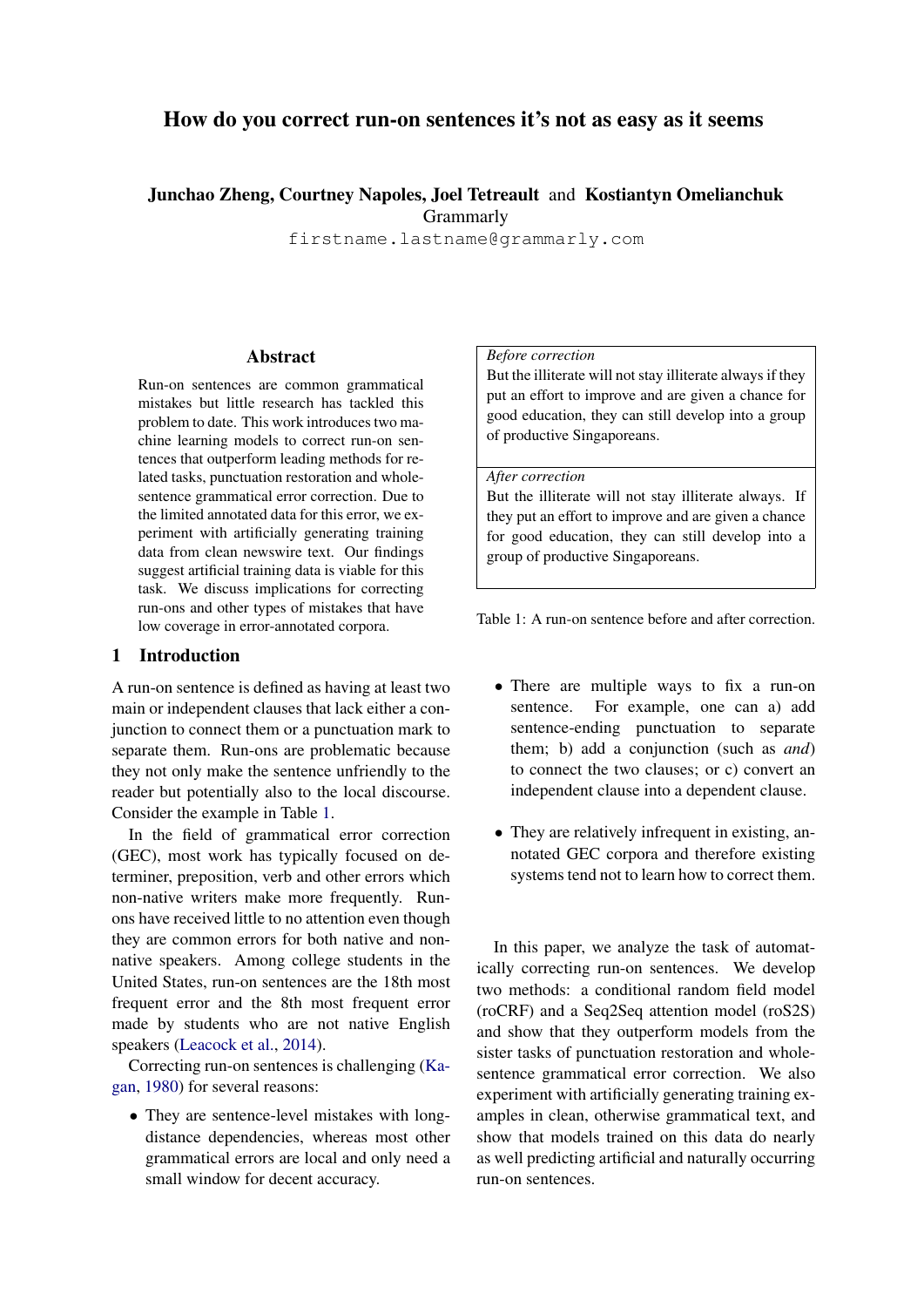## 2 Related Work

Early work in the field of GEC focused on correcting specific error types such as preposition and article errors [\(Tetreault et al.,](#page-5-2) [2010;](#page-5-2) [Rozovskaya and](#page-5-3) [Roth,](#page-5-3) [2011;](#page-5-3) [Dahlmeier and Ng,](#page-4-0) [2011\)](#page-4-0), but did not consider run-on sentences. The closest work to our own is [Israel et al.](#page-4-1) [\(2012\)](#page-4-1), who used Conditional Random Fields (CRFs) for correcting comma errors (excluding comma splices, a type of run-on sentence). [Lee et al.](#page-5-4) [\(2014\)](#page-5-4) used a similar system based on CRFs but focused on comma splice correction. Recently, the field has focused on the task of *whole-sentence correction*, targeting all errors in a sentence in one pass. Whole-sentence correction methods borrow from advances in statistical machine translation [\(Madnani et al.,](#page-5-5) [2012;](#page-5-5) [Felice et al.,](#page-4-2) [2014;](#page-4-2) [Junczys-Dowmunt and Grund](#page-4-3)[kiewicz,](#page-4-3) [2016\)](#page-4-3) and, more recently, neural machine translation [\(Yuan and Briscoe,](#page-5-6) [2016;](#page-5-6) [Chollampatt](#page-4-4) [and Ng,](#page-4-4) [2018;](#page-4-4) [Xie et al.,](#page-5-7) [2018;](#page-5-7) [Junczys-Dowmunt](#page-4-5) [et al.,](#page-4-5) [2018\)](#page-4-5).

To date, GEC systems have been evaluated on corpora of non-native student writing such as NUCLE [\(Dahlmeier et al.,](#page-4-6) [2013\)](#page-4-6) and the Cambridge Learner Corpus First Certificate of English [\(Yannakoudakis et al.,](#page-5-8) [2011\)](#page-5-8). The 2013 and 2014 CoNLL Shared Tasks in GEC used NUCLE as their train and test sets [\(Ng et al.,](#page-5-9) [2013,](#page-5-9) [2014\)](#page-5-10). There are few instances of run-on sentences annotated in both test sets, making it hard to assess system performance on that error type.

A closely related task to run-on error correction is that of *punctuation restoration* in the automatic speech recognition (ASR) field. Here, a system takes as input a speech transcription and is tasked with inserting any type of punctuation where appropriate. Most work utilizes textual features with n-gram models [\(Gravano et al.,](#page-4-7) [2009\)](#page-4-7), CRFs [\(Lu](#page-5-11) [and Ng,](#page-5-11) [2010\)](#page-5-11), convolutional neural networks or recurrent neural networks [\(Peitz et al.,](#page-5-12) [2011;](#page-5-12) [Che et al.,](#page-4-8) [2016\)](#page-4-8). The Punctuator [\(Tilk and](#page-5-13) Alumäe, [2016\)](#page-5-13) is a leading punctuation restoration system based on a sequence-to-sequence model (Seq2Seq) trained on long slices of text which can span multiple sentences.

## 3 Model Descriptions

We treat correcting run-ons as a sequence labeling task: given a sentence, the model reads each token and learns whether there is a SPACE or PERIOD following that token, as shown in Table [2.](#page-1-0) We apThis/S shows/S the/S rising/S of/S life/S expectancies/P it/S is/S an/S achievement/S and/S it/S is/S also/S a/S challenge/S ./S

<span id="page-1-0"></span>Table 2: NUCLE sentence labeled to indicate what follows each token: a space  $(S)$  or period  $(P)$ .

ply two sequence models to this task, conditional random fields (*roCRF*) and Seq2Seq (*roS2S*).

#### 3.1 Conditional Random Fields

Our CRF model, roCRF, represents a sentence as a sequence of spaces between tokens, labeled to indicate whether a period should be inserted in that space. Each space is represented by contextual features (sequences of tokens, part-of-speech tags, and capitalization flags around each space), parse features (the highest uncommon ancestor of the word before and after the space, and binary indicators of whether the highest uncommon ancestors are preterminals), and a flag indicating whether the mean per-word perplexity of the text decreases when a period is inserted at the space according to a 5-gram language model.

## 3.2 Sequence to Sequence Model with Attention Mechanism

Another approach is to treat it as a form of neural sequence generation. In this case, the input sentence is a single run-on sentence. During decoding we pass the binary label which determines if there is terminal punctuation following the token at the current position. We then combine the generated label and the input sequence to get the final output.

Our model, roS2S, is a Seq2Seq attention model based on the neural machine translation model [\(Bahdanau et al.,](#page-4-9) [2015\)](#page-4-9). The encoder is a bidirectional LSTM, where a recurrent layer processes the input sequence in both forward and backward direction. The decoder is a unidirectional LSTM. An attention mechanism is used to obtain the context vector.

## 4 Data

Train: Although run-on sentences are common mistakes, existing GEC corpora do not include enough labeled run-on sentences to use as training data. Therefore we artificially generate training examples from a corpus of clean newswire text, Annotated Gigaword [\(Napoles et al.,](#page-5-14) [2012\)](#page-5-14). We randomly select paragraphs and identify candidate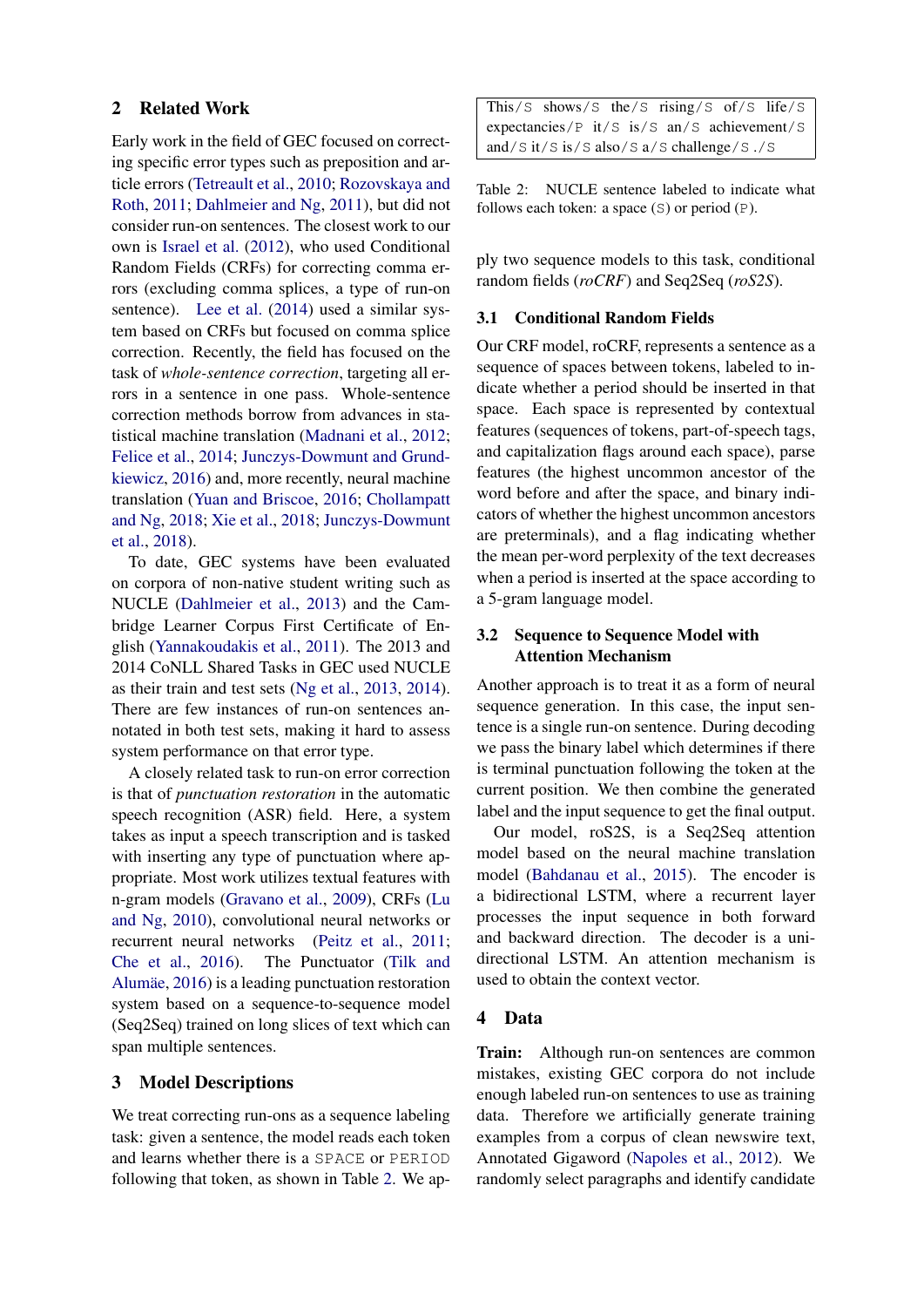pairs of adjacent sentences, where the sentences have between 5–50 tokens and no URLs or special punctuation (colons, semicolons, dashes, or ellipses). Run-on sentences are generated by removing the terminal punctuation between the sentence pairs and lowercasing the first word of the second sentence (when not a proper noun). In total we create 2.8 million run-on sentences, and randomly select 1.75M other Gigaword sentences for negative examples. We want the model to learn more patterns of run-on errors by feeding a large portion of positive examples while we report our results on a test set where the ratio is closer to that of real world. We call this data *FakeGiga-Train*. An additional 28k run-ons and 218k non-run-ons are used for validation.

Test: We evaluate on two dimensions: clean versus noisy text and real versus artificial run-ons. In the first evaluation, we artificially generate sentences from Gigaword and NUCLE following the procedure above such that 10% of sentences are run-ons, based on our estimates of their rate in real-world data (similar observations can be found in [Watcharapunyawong and Usaha](#page-5-15) [\(2012\)](#page-5-15)). We refer to these test sets as *FakeGiga* and *FakeESL* respectively. Please note that the actual run-on sentences in NUCLE are not included in *FakeESL*.

The second evaluation compares performance on artificial versus naturally occurring run-on sentences, using the NUCLE and CoNLL 2013 and 2014 corpora. Errors in these corpora are annotated with corrected text and error types, one of which is *Srun*: run-on sentences and comma splices. *Sruns* occur 873 times in the NUCLE corpus. We found that some of the *Srun* annotations do not actually correct run-on sentences, so we reviewed the *Srun* annotations to exclude any corrections that do not address run-on sentences. We also found that there are 300 out of the 873 sentences with *Srun* annotations which actually perform correction by adding a period. Other *Srun* annotations correct run-ons by converting independent clauses to dependent clauses, but we only target missing periods in this initial work. We manually edit *Srun* annotations so that the only correction performed is inserting periods. (This could be as simple as deleting the comma in the original text of a comma splice or more involved, as in rewriting a dependent clause to an independent clause in the corrected text.) In total, we find fewer than 500 run-on sentences. Run-

|       | Dataset        | RO.           | Non-RO        | Total   |
|-------|----------------|---------------|---------------|---------|
| Train | FakeGiga-Train | 2.76M(61%)    | 1.75M(39%)    | 4.51M   |
| Test  | FakeGiga       | 28,232 (11%)  | 218,076 (89%) | 246,308 |
|       | RealESL        | 542 (1%)      | 58,987 (99%)  | 59.529  |
|       | FakeESL        | 5,600 $(9\%)$ | 56,350 (91%)  | 61,950  |
|       | FakeESL-1%     | 560 (1%)      | 56,350 (99%)  | 56,910  |

<span id="page-2-0"></span>Table 3: Number of run-on (RO) and non-run-on (Non-RO) sentences in our datasets.

ning the same procedure over the CoNLL 2013 and 2014 Shared Task test sets results in 59 more run-on sentences and 2,637 non-run-on sentences. We discard all other error annotations and combine the NUCLE train and CoNLL test sets, which we call *RealESL*.

Only 1% of sentences in RealESL are run-ons, which may not be the case in other forms of ESL corpora. So for a fair comparison we down-sample the run-on sentences in FakeESL to form a test set with the same distribution as RealESL, FakeESL-1%. Table [3](#page-2-0) describes the size of our data sets.

#### 5 Experiments

Metrics: We report precision, recall, and the  $F_{0.5}$  score. In GEC, precision is more important than recall, and therefore the standard metric for evaluation is  $F_{0.5}$ , which weights precision twice as much as recall.

Baselines: We report results on a balanced random baseline and state-of-the-art models from whole-sentence GEC (NUS18) and punctuation restoration (the Punctuator). NUS18 is the released GEC model of [Chollampatt and Ng](#page-4-4) [\(2018\)](#page-4-4), trained on two GEC corpora, NUCLE and Lang-8 [\(Mizumoto et al.,](#page-5-16) [2011\)](#page-5-16). We test two versions of the Punctuator: *Punctuator-EU* is the released model, trained on English Europarl v7 [\(Koehn,](#page-5-17) [2005\)](#page-5-17), and *Punctuator-RO*, which we trained on artificial clean data (FakeGiga-Train) using the authors' code. $<sup>1</sup>$  $<sup>1</sup>$  $<sup>1</sup>$ </sup>

roCRF: We train our model with  $\ell$ 1regularization and  $c = 10$  using the CRF++ toolkit.[2](#page-2-2) Only features that occur at least 5 times in the training set were included. Spaces are labeled to contain missing punctuation when the marginal probability is less than 0.70. Parameters are tuned to  $F_{0.5}$  on 25k held-out sentences.

<span id="page-2-1"></span><sup>1</sup><github.com/ottokart/punctuator2>

<span id="page-2-2"></span><sup>2</sup>Version 0.59, <github.com/taku910/crfpp/>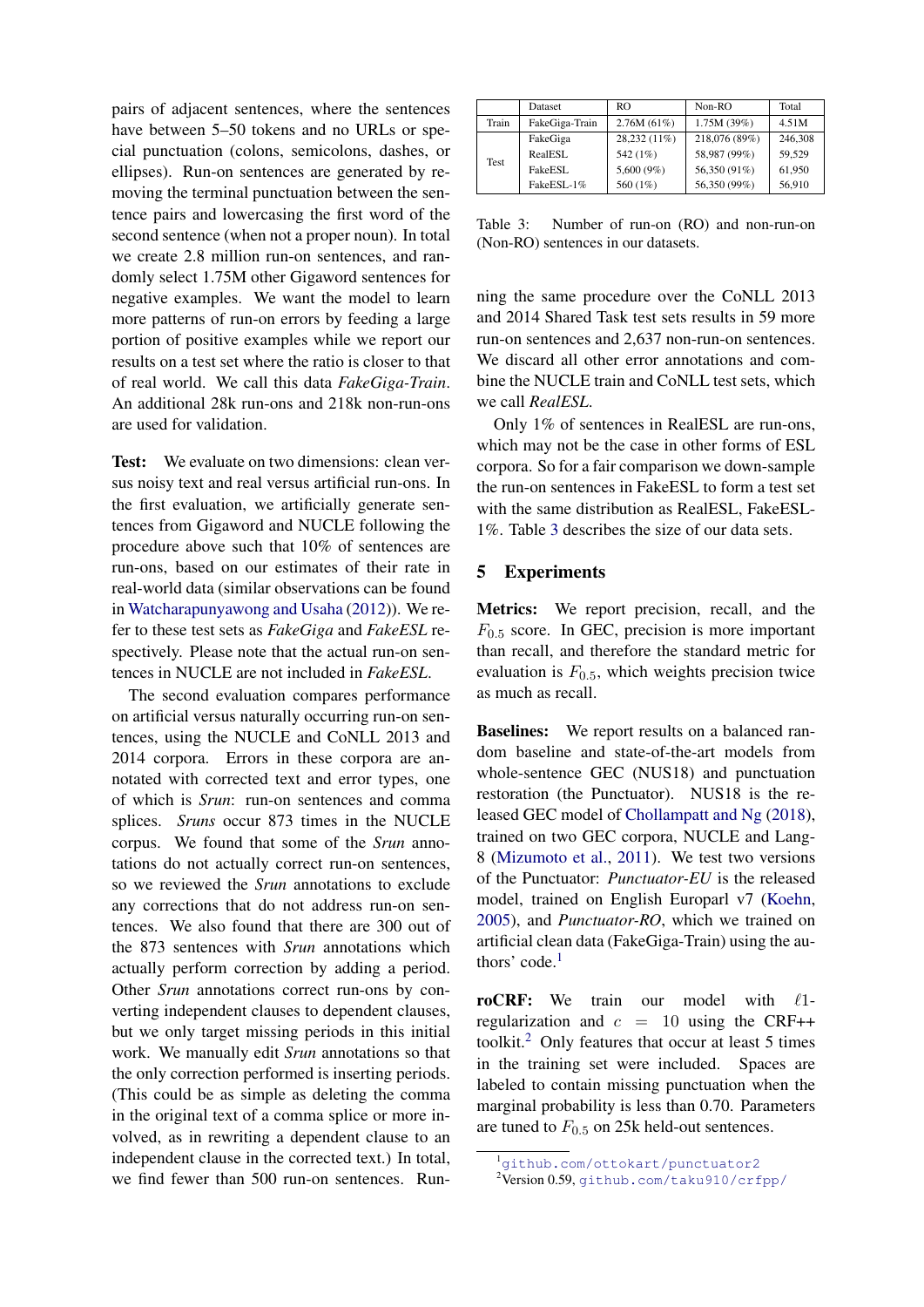|                | Clean v. Noisy - Artificial Data |      |           |         |      |           | Real v. Artificial - Noisy Data |            |           |      |      |           |
|----------------|----------------------------------|------|-----------|---------|------|-----------|---------------------------------|------------|-----------|------|------|-----------|
|                | FakeGiga                         |      |           | FakeESL |      | RealESL   |                                 | FakeESL-1% |           |      |      |           |
|                |                                  |      | $F_{0.5}$ |         |      | $F_{0.5}$ |                                 |            | $F_{0.5}$ |      |      | $F_{0.5}$ |
| Random         | 0.10                             | 0.10 | 0.10      | 0.09    | 0.09 | 0.09      | 0.01                            | 0.01       | 0.01      | 0.01 | 0.01 | 0.01      |
| Punctuator-EU  | 0.22                             | 0.45 | 0.25      | 0.74    | 0.48 | 0.67      | 0.11                            | 0.65       | 0.13      | 0.12 | 0.67 | 0.14      |
| Punctuator-RO  | 0.78                             | 0.57 | 0.73      | 0.58    | 0.51 | 0.56      | 0.11                            | 0.31       | 0.13      | 0.18 | 0.52 | 0.21      |
| roCRF          | 0.89                             | 0.49 | 0.76      | 0.83    | 0.24 | 0.55      | 0.34                            | 0.27       | 0.32      | 0.32 | 0.24 | 0.30      |
| $\text{roS2S}$ | 0.84                             | 0.94 | 0.86      | 0.77    | 0.44 | 0.67      | 0.30                            | 0.32       | 0.31      | 0.30 | 0.34 | 0.31      |

<span id="page-3-0"></span>Table 4: Performance on clean v. noisy artificial data with 10% run-ons, and real v. artificial data with 1% run-ons.

roS2S: Both the encoder and decoder have a single layer, 1028-dimensional hidden states, and a vocabulary of 100k words. We limit the input sequences to 100 words and use 300-dimensional pre-trained GloVe word embeddings [\(Pennington](#page-5-18) [et al.,](#page-5-18) [2014\)](#page-5-18). The dropout rate is 0.5 and minibatches are size 128. We train using Ada-grad with a learning rate of 0.0001 and a decay of 0.5.

## 6 Results and Analysis

Results are shown in Table [4.](#page-3-0) A correct judgment is where a run-on sentence is detected and a PERIOD is inserted in the right place. Across all datasets, roCRF has the highest precision. We speculate that roCRF consistently has the highest precision because it is the only model to use POS and syntactic features, which may restrict the occurrence of false positives by identifying longer distance, structural dependencies. roS2S is able to generalize better than roCRF, resulting in higher recall with only a moderate impact on precision. On all datasets except RealESL, roS2S consistently has the highest overall  $F_{0.5}$  score. In general, Punctuator has the highest recall, probably because it is trained for a more general purpose task and tries to predict punctuation at each possible position, resulting in lower precision than the other models.

NUS18 predicts only a few false positives and no true positives, so  $P = R = 0$  and we exclude it from the results table. Even though NUS18 is trained on NUCLE, which RealESL encompasses, its very poor performance is not too surprising given the infrequency of run-ons in NUCLE.

Clean v. Noisy In the first set of experiments (columns 2 and 3), we compare models on clean text (FakeGiga), which has no other grammatical mistakes, and noisy text (FakeESL), which may have several other errors in each sentence. Punctuator-EU is the only model which improves

when tested on the noisy artificial data compared to the clean. It is possible that the speech transcripts used for training Punctuator-EU more closely resemble FakeESL, which is less formal than FakeGiga. All other models do worse, which could be due to overfitting FakeGiga. However, further work is needed to determine how much of the performance drop is due to a domain mismatch versus the frequency of grammatical mistakes in the data.

Real v. Artificial So far, we have only used artificially generated data for training and testing. The second set of experiments (columns 4 and 5) determines if it is easier to correct run-on sentences that are artificially generated compared to those that occur naturally. The Punctuators do poorly on this data because they are too liberal, evidenced by the high recall and very low precision. Our models, roCRF and roS2S, outperform the Punctuators and have similar performance on both the real and artificial run-ons (RealESL and FakeESL-1%). roCRF has significantly higher precision on RealESL while roS2S has significantly higher recall and  $F_0.5$  on RealESL and FakeESL-1% (with bootstrap resampling,  $p < 0.05$ ). This supports the use of artificially generated run-on sentences as training data for this task.

## 7 Conclusions

Correcting run-on sentences is a challenging task that has not been individually targeted in earlier GEC models. We have developed two new models for run-on sentence correction: a syntax-aware CRF model, roCRF, and a Seq2Seq model, roS2S. Both of these outperform leading models for punctuation restoration and grammatical error correction on this task. In particular, roS2S has very strong performance, with  $F_{0.5} = 0.86$  and  $F_{0.5} =$ 0.67 on run-ons generated from clean and noisy data, respectively. roCRF has very high precision  $(0.83 \le P \le 0.89)$  but low recall, meaning that it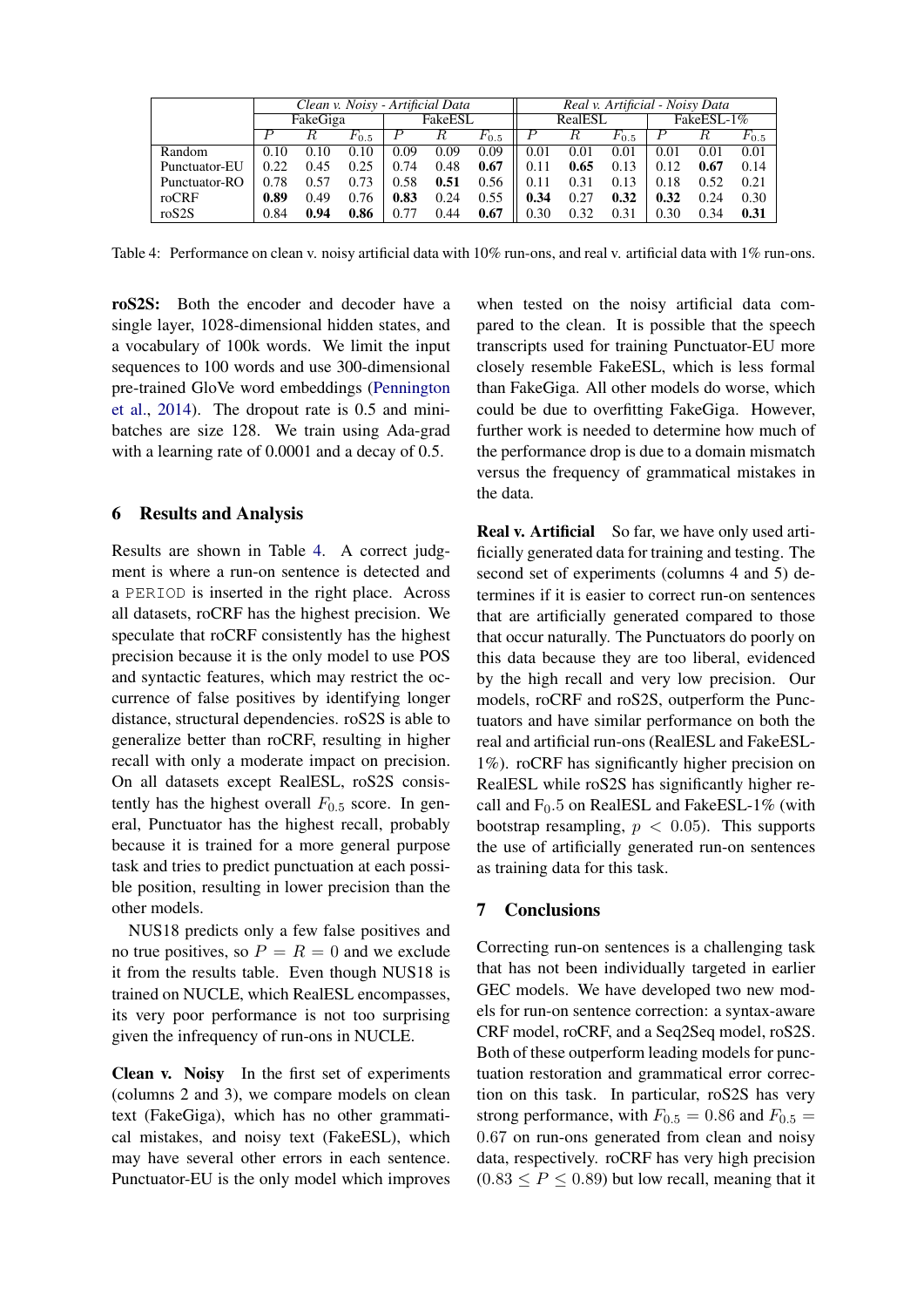does not generalize as well as the leading system, roS2S.

Run-on sentences have low frequency in annotated GEC data, so we experimented with artificially generated training data. We chose clean newswire text as the source for training data to ensure there were no unlabeled naturally occurring run-ons in the training data. Using ungrammatical text as a source of artificial data is an area of future work. The results of this study are inconclusive in terms of how much harder the task is on clean versus noisy text. However, our findings suggest that artificial run-ons are similar to naturally occurring run-ons in ungrammatical text because models trained on artificial data do just as well predicting real run-ons as artificial ones.

In this work, we found that a leading GEC model [\(Chollampatt and Ng,](#page-4-4) [2018\)](#page-4-4) does not correct any run-on sentences, even though there was an overlap between the test and training data for that model. This supports the recent work of [Choshen and Abend](#page-4-10) [\(2018\)](#page-4-10), who found that GEC systems tend to ignore less frequent errors due to reference bias. Based on our work with run-on sentences, a common error type that is infrequent in annotated data, we strongly encourage future GEC work to address low-coverage errors.

## Acknowledgments

We thank the three anonymous reviewers for their helpful feedback.

#### References

- <span id="page-4-9"></span>Dzmitry Bahdanau, Kyunghyun Cho, and Yoshua Bengio. 2015. Neural machine translation by jointly learning to align and translate. In Proceedings of the Sixth International Conference on Learning Representations (ICLR).
- <span id="page-4-8"></span>Xiaoyin Che, Cheng Wang, Haojin Yang, and Christoph Meinel. 2016. Punctuation prediction for unsegmented transcript based on word vector. In Proceedings of the Tenth International Conference on Language Resources and Evaluation (LREC 2016), Paris, France. European Language Resources Association (ELRA).
- <span id="page-4-4"></span>Shamil Chollampatt and Hwee Tou Ng. 2018. A multilayer convolutional encoder-decoder neural network for grammatical error correction. In AAAI Conference on Artificial Intelligence.
- <span id="page-4-10"></span>Leshem Choshen and Omri Abend. 2018. Inherent biases in reference-based evaluation for grammatical error correction. In Proceedings of the 56th Annual

Meeting of the Association for Computational Linguistics (Volume 1: Long Papers), pages 632– 642. Association for Computational Linguistics.

- <span id="page-4-0"></span>Daniel Dahlmeier and Hwee Tou Ng. 2011. Grammatical error correction with alternating structure optimization. In Proceedings of the 49th Annual Meeting of the Association for Computational Linguistics: Human Language Technologies, pages 915–923, Portland, Oregon, USA. Association for Computational Linguistics.
- <span id="page-4-6"></span>Daniel Dahlmeier, Hwee Tou Ng, and Siew Mei Wu. 2013. Building a large annotated corpus of learner english: The NUS Corpus of Learner English. In Proceedings of the Eighth Workshop on Innovative Use of NLP for Building Educational Applications, pages 22–31, Atlanta, Georgia. Association for Computational Linguistics.
- <span id="page-4-2"></span>Mariano Felice, Zheng Yuan, Øistein E. Andersen, Helen Yannakoudakis, and Ekaterina Kochmar. 2014. Grammatical error correction using hybrid systems and type filtering. In Proceedings of the Eighteenth Conference on Computational Natural Language Learning: Shared Task, pages 15–24, Baltimore, Maryland. Association for Computational Linguistics.
- <span id="page-4-7"></span>Agustin Gravano, Martin Jansche, and Michiel Bacchiani. 2009. Restoring punctuation and capitalization in transcribed speech. In Proceedings of the International Conference on Acoustics, Speech and Signal Processing (ICASSP), pages 4741–4744. IEEE.
- <span id="page-4-1"></span>Ross Israel, Joel Tetreault, and Martin Chodorow. 2012. Correcting comma errors in learner essays, and restoring commas in newswire text. In Proceedings of the 2012 Conference of the North American Chapter of the Association for Computational Linguistics: Human Language Technologies, pages 284–294, Montréal, Canada. Association for Computational Linguistics.
- <span id="page-4-3"></span>Marcin Junczys-Dowmunt and Roman Grundkiewicz. 2016. Phrase-based machine translation is stateof-the-art for automatic grammatical error correction. In Proceedings of the 2016 Conference on Empirical Methods in Natural Language Processing, pages 1546–1556, Austin, Texas. Association for Computational Linguistics.
- <span id="page-4-5"></span>Marcin Junczys-Dowmunt, Roman Grundkiewicz, Shubha Guha, and Kenneth Heafield. 2018. Approaching neural grammatical error correction as a low-resource machine translation task. In Proceedings of the 2018 Conference of the North American Chapter of the Association for Computational Linguistics: Human Language Technologies, Volume 1 (Long Papers), pages 595– 606, New Orleans, Louisiana. Association for Computational Linguistics.